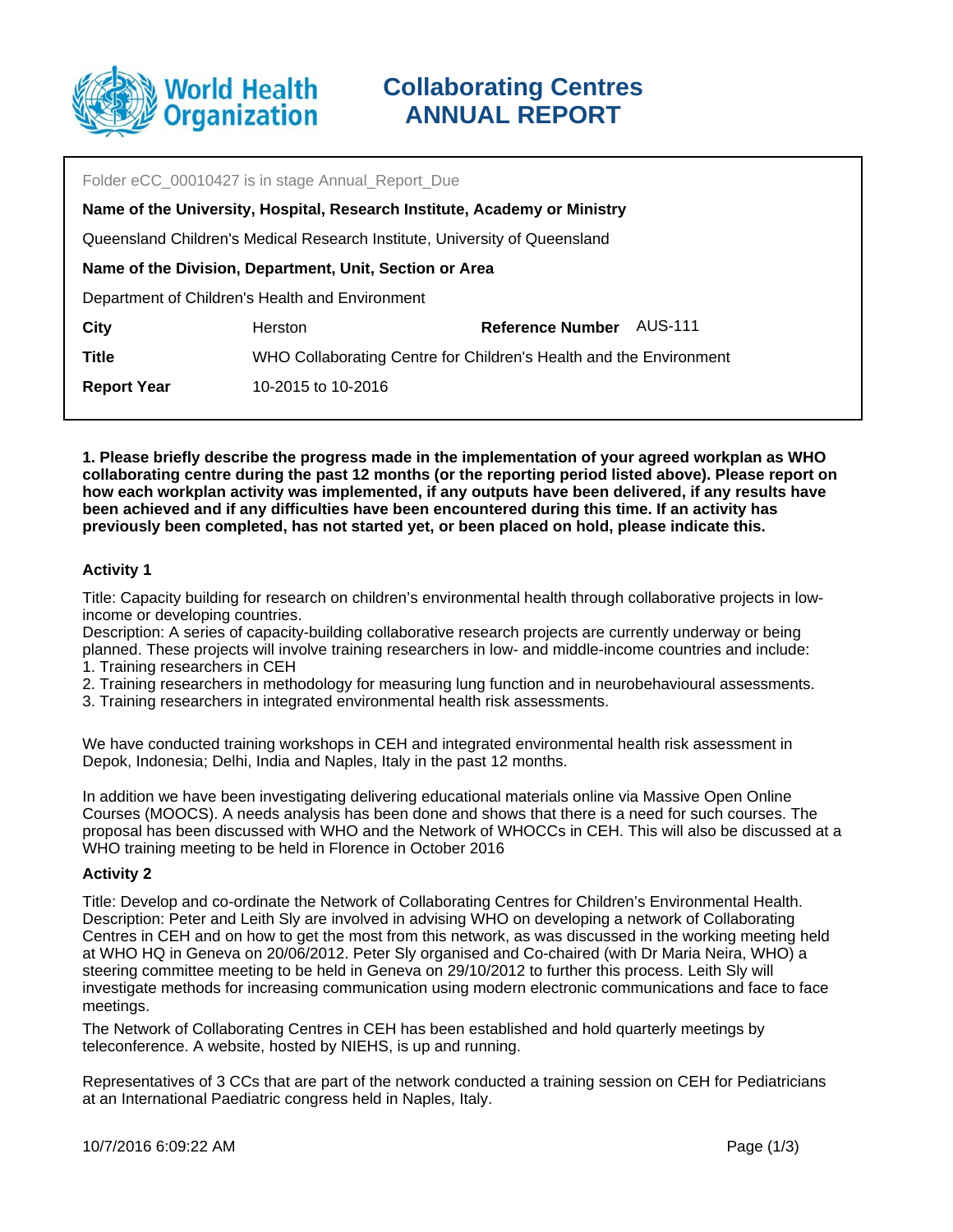

# **Collaborating Centres ANNUAL REPORT**

## **Activity 3**

Title: Capacity building and setting a research agenda in the impacts of eWaste on Children's Environmental Health.

Description: This activity will be conducted as part of the priority activities of the Network of Collaborating Centres in Children's Environmental Health. Specific activities planned as part of this activity include describing the health impacts of children's exposure to eWaste, including in both informal and formal recycling setting, including:

o Systematic review of the current evidence

o Working meeting with experts and representatives of WHO, UNEP, ILO and other International agencies o State of the Art publication following the working meeting.

o Developing a WHO Training module on the impacts of eWaste on CEH, including integrated environmental health risk assessment.

o A session on eWaste at the Pacific Basin Consortium for Environment and Health conference to be held in September 2013

o The 4th International Conference in CEH, with a focus on eWaste, to be held in Bangkok in 2014.

A chapter on eWaste exposure has been written by our staff for inclusion in a WHO Atlas of CEH due to be published before the end of 2016. The training module on eWaste has been completed and used in training workshops.

#### **Activity 4**

Title: Develop communication strategies to increase awareness about prevention of environmental exposures and environmentally-related diseases in children

Description: A number of communication strategies, involving use of websites, list servs, email alerts and other mechanisms will be investigated as effective methods for communicating with a wide group of recipient's from the general public, environmental health and science professionals, health professionals and other interested parties. Examples of work currently being undertaken or planned under this activity include:

• Healthy Environments for Children Alliance (HECA) newsletter;

• WHO leaflets written in plain language and aimed at parents on CEH issues;

• a newsletter specifically addressing eWaste.

We plan to expand these activities to include a regional focus in the Western Pacific and Asian regions, including specifically targeting issues of regional interest, eg the health effect of e-Waste, and highlight regional activities and achievements.

We continue to write the HECA newsletter on behalf of WHO and have included a specific focus on eWaste in this. It was decided with WHO that this was preferable to producing a separate eWaste newsletter.

A plain language summary of the new WHO environmental contribution to global burden of disease concentrating on CEH is being written with an expected completion date of January 2017.

#### **Activity 5**

Title: Develop and deliver high quality education on Children's Environmental Health Description: The initial WHO training modules of CEH are outdated and need to be updated. We will systematically review and update these modules where required. In addition, we will produce educational materials aimed directly at children and collate teaching materials for use in elementary and high schools.

The training modules "Children are not little adults", "Why Children" and "Mercury exposure" are currently being updated. Anticipated completion date January 2017.

#### **Activity 6**

Title: Organize and participate in WHO training workshops in CEH

Description: Training workshops will be conducted in conjunction with WHO for health care professionals, environmental health officers and other relevant parties. These will be held in conjunction with appropriate national and international conferences in Australia, within the Western Pacific and Asian region and in developing countries elsewhere.